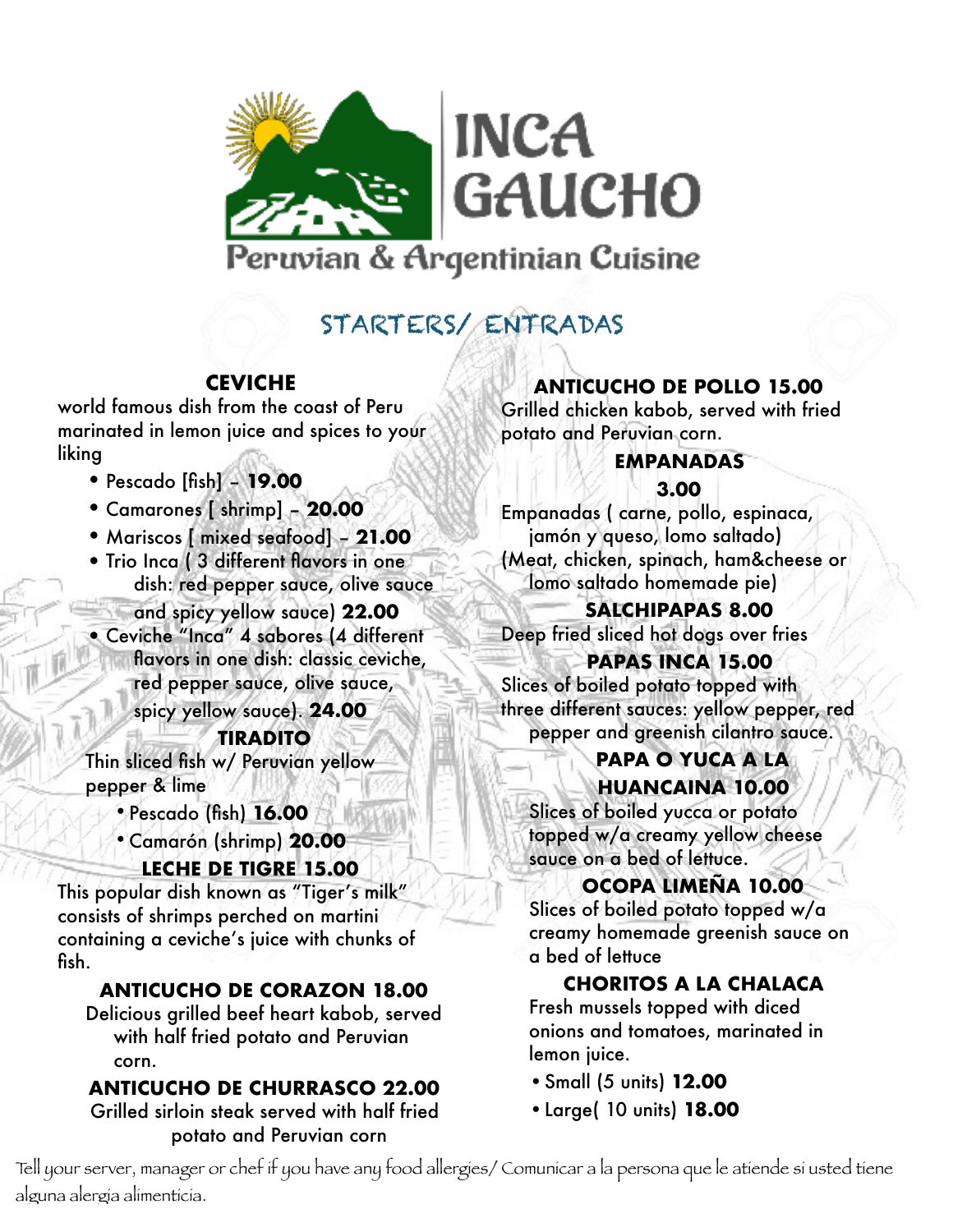#### **CAUSA RELLENA**

Cold mashed potato infused with key of lime juice, pressed into a cake and stuffed with choice of:

- •Chicken or tuna **\$10.00**
- •Shrimp. **\$16.00**

# SALADS/ ENSALADAS

#### **ENSALADA DE POLLO 14.00**

Grilled chicken breast salad with Italian dressing.

# SOUPS /SOPAS

## **SOPA DE LA CASA 9.00**

Homemade soup of the day (ask your server)

#### **SOPA SUSTANCIA 12.00**

Beef or chicken soup with angel hair pasta

#### **SOPA CRIOLLA 14.00**

Beef or chicken soup with noodles, milk and egg.

#### **PARIHUELA 20.00**

For our seafood lovers! Try our famous mixed seafood soup with fish, calamari, shrimp, crab, mussel & clams.

#### **CHUPE DE CAMARONES 20.00**

Shrimp soup with milk, eggs, rice and mixed vegetables.

#### **CALDO DE GALLINA ( Weekends**

**only) 14.00**  Hen broth with noodles, scallion, potatoes and boiled egg.

# CHICKEN/ POLLO

## **CHICHARRON DE POLLO 14.00**

Deep fried boneless chicken served over fries

#### **POLLO ENCEBOLLADO 16.00**

Fried or gilled chicken breast smothered with onions, tomatoes, soy sauce and potatoes served with white rice.

## SAUTEED/SALTADOS

Stir fried dish sautéed with onions, tomatoes and French fries served with white rice.

**LOMO SALTADO** (SIRLOIN TOP

STEAK) **18.00 POLLO SALTADO** (CHICKEN)

**16.00 PESCADO SALTADO** (FISH) 16.00 **CAMARONES SALTADOS** 

(SHRIMP) **19.00 SALTADO DE MARISCOS** (MIXED SEAFOOD) **22.00 ENTRAÑA SALTADO** (SKIRT STEAK) **25.00** 

## SAUTEED SPAGHETTI/

## TALLARIN SALTADO

Spaghetti sautéed with ( choose 1 below) and soy sauce, wine, green peppers, onions and tomatoes ( Peruvian lo mein )

## **VEGETALES** ( Veggies) **14.00 CARNE** (beef) **17.00 POLLO** (chicken) **16.00 CAMARONES** (Shrimp) **19.00 MARISCOS** (seafood) **22.00**

FRIED RICE/ARROZ

## CHAUFA

**VEGETALES** ( Veggies) **14.00 MIXTO** ( beef and chicken) **18.00 CARNE** (beef) **17.00 POLLO** (chicken) **16.00 CAMARONES** (Shrimp) **19.00 MARISCOS** (seafood) **22.00**

## PORK/CHULETAS DE PUERCO

## **CHULETAS FRITAS CON ARROZ Y ENSALADAS 18.00**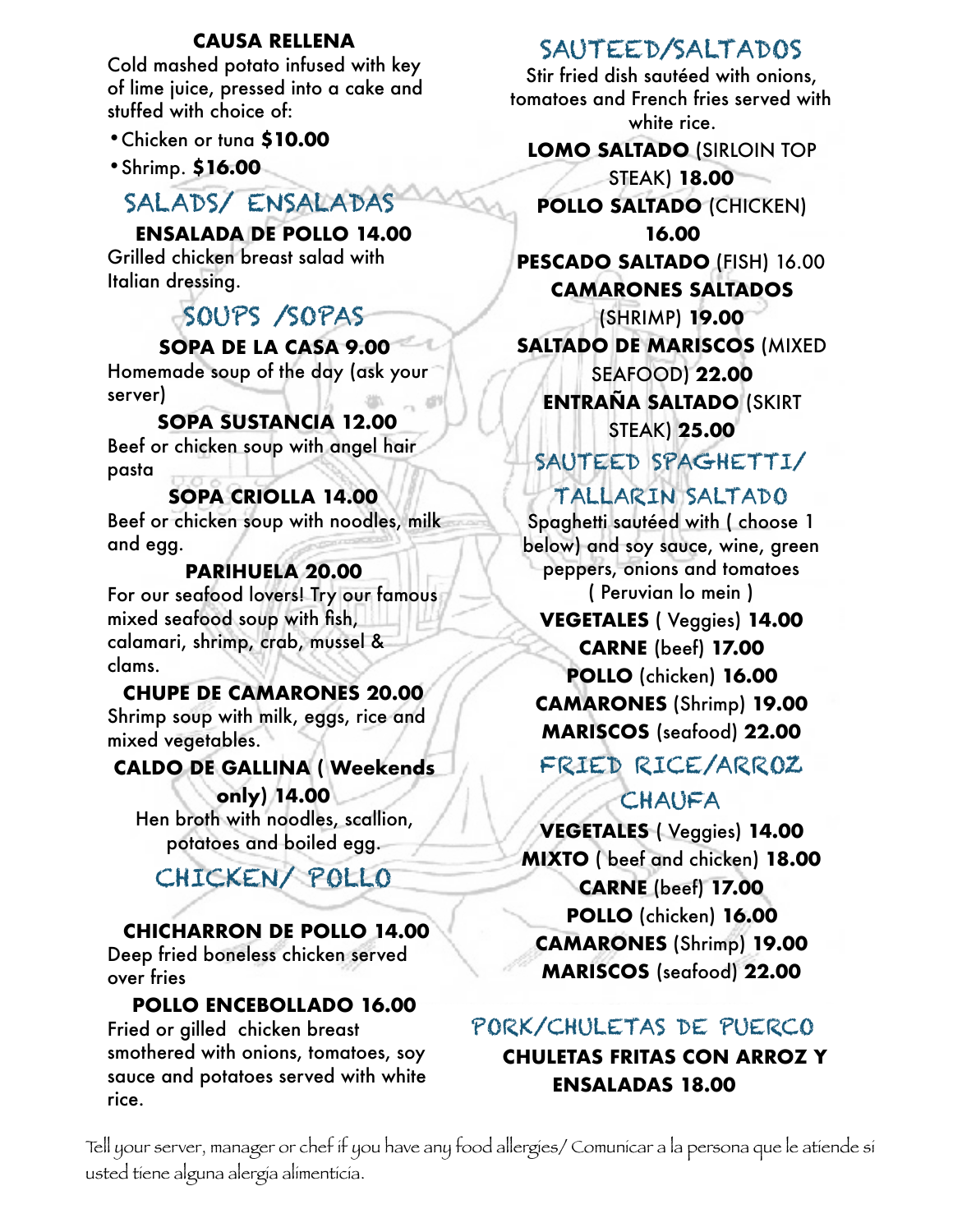## BEEF/CARNE DE RES

#### **BISTEC FRITO CON ARROZ Y ENSALADA 18.00**

Fried steak served with house salad and white rice.

#### **BISTEC A LO POBRE 20.00**

Fried thin steak with 2 eggs, rice, sweet plantain and french fries.

#### **BISTEC A LO POBRE CON CHURRASCO 26.00**

Grilled steak with 2 eggs, rice, sweet plantain and french fries.

#### **BISTEC A LO POBRE CON ENTRAÑA**

#### **26.00**

Grilled skirt steak with 2 eggs, rice, sweet plantain and french fries.

#### **TALLARIN VERDE CON BISTEC FRITO**

**18.00** 

Spaghetti al pesto with fried steak

#### **TALLARIN VERDE CON CHURRASCO**

**25.00** 

Spaghetti al pesto with grilled steak.

## **TALLARIN VERDE CON ½ ENTRAÑA**

**25.00** 

#### Spaghetti al pesto with skirt steak. **TACU TACU CON LOMO SALTADO**

**22.00** 

Peruvian style rice and beans with choice of stir fried beef with onions. and tomatoes.

## **TACU TACU CON CHURRASCO**

#### **26.00**

Peruvian style rice and beans with grilled steak.

# **TACU TACU CON ½ ENTRAÑA**

#### **26.00**

Peruvian style rice and beans with skirt steak.

#### **TACU TACU CON PICANTE DE MARISCOS 28.00**

Peruvian style rice and beans with mixed seafood in a creamy seafood sauce.

## SEAFOOD/MARISCOS

#### **JALEA "INCA"**

Our famous breaded seafood platter: clam, crab, mussel, shrimp and calamari served over onions marinated in fresh lemon juice and cilantro.

## Personal – **26.00** Grande- **40.00**

#### **CHICHARRON DE CALAMAR 16.00**

Fried breaded calamari

#### **PESCADO A LO MACHO 25.00**

Our homemade seafood in "aji panca" sauce with shrimp, mussel, calamari, and octopus served over a fried fish fillet.

# **PESCADO EN SALSA DE CAMARONES**

#### **22.00**

Fried fish fillet topped with sautéed shrimp in our homemade seafood sauce and white rice.

#### **PICANTE DE CAMARONES O MARISCOS 24.00/26.00**

Platter of shrimp or mixed seafood in a creamy seafood sauce served with white rice.

#### **CAMARONES AL AJO 22.00**

Shrimp in our homemade garlic sauce

#### **PESCADO AL AJO 20.00**

Fried fish fillet in our homemade garlic sauce.

#### **PESCADO A LA CHORRILLANA 20.00**

Fried fish fillet smothered in vegetables with "aji panca" and rice.

#### **PESCADO SUDADO 20.00**

Steamed fish fillet with onions, tomatoes, and spices.

#### **SUDADO ESPECIAL CON MARISCOS Y FILETE 2.00**

Mixed seafood (calamari, crab, mussel, shrimp and octopus) served with steamed fish fillet, cassava and white rice.

#### **ARROZ CON CAMARONES Y MARISCOS 24.00/26.00**

Peruvian style paella with seafood or shrimp served with yellow rice and mixed vegetables.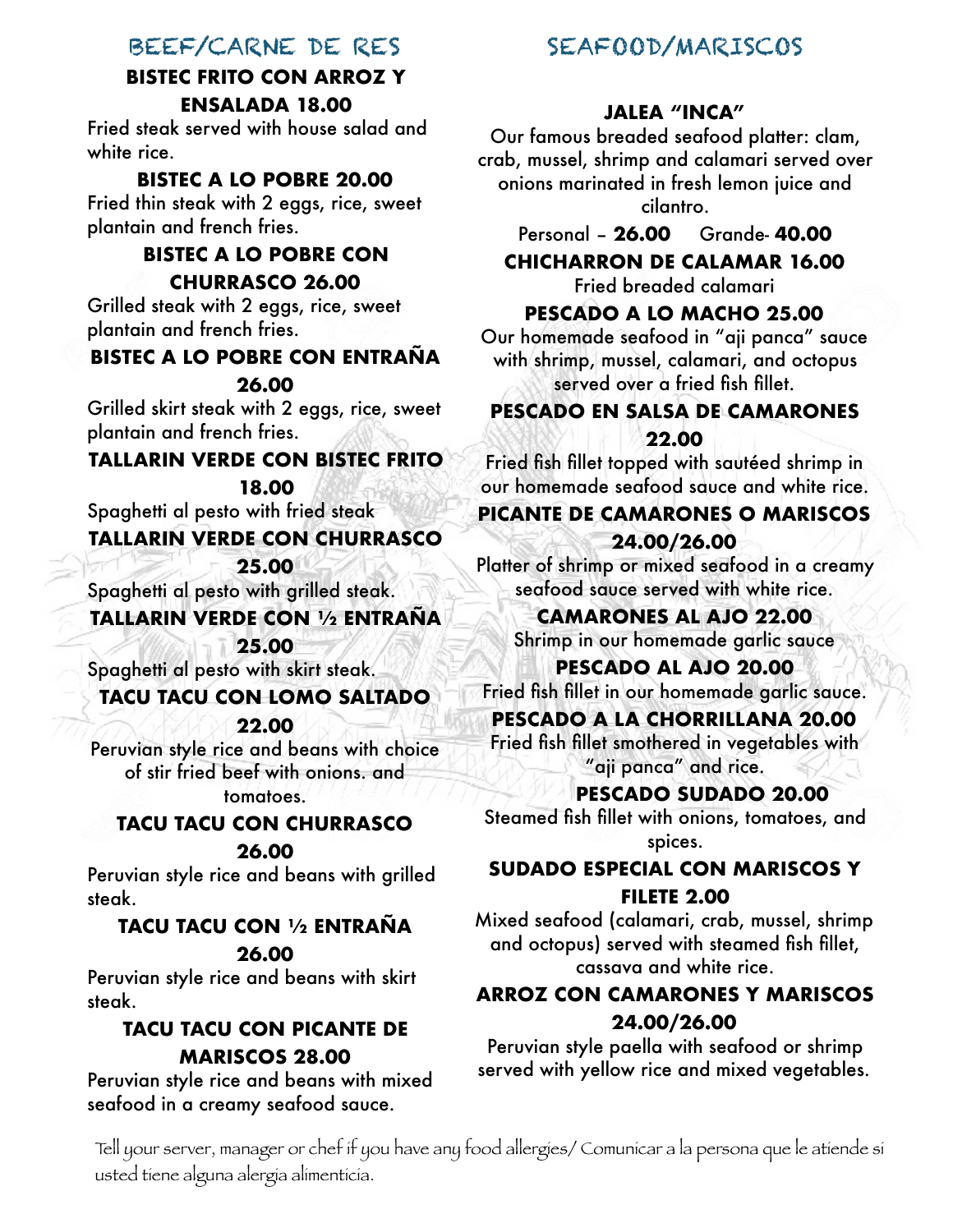# FROM THE GRILL/DE LA

#### PARRILLA **PARRILLADA "GAUCHO"**

**For one: \$35.00** 

**For two: \$55.00** 

Asado, entraña, chorizo de argentina o morcilla, chinchulin y molleja Mixed grill : Argentinian sausage or black sausage, skirt steak, short rib, tripe with choice of side order.

#### **PARRILLADA "INCA" For one: \$35.00 For two: \$55.00**

Anticucho, entraña, pechuga de pollo, y chuletas de cerdo. Grilled beef heart, skirt steak, grilled chicken and pork chops.

#### **MAR Y TIERRA (SURF & TURF) 34.00**

Delicious skirt steak topped w/ garlic shrimp

## **CHURRASCO "GAUCHO" 24.00**

Sirloin steak (choice of side order)

## **ASADO 2 TIRAS 18.00**

2 short ribs (choice of side order)

#### **½ ENTRAÑA 25.00**  Half skirt steak with a choice of side order

## **BISTEK A LA PARRILLA 17.00**

Grilled steak with a choice of side order

#### **SALMON A LA PARRILLA 20.00**  Grilled salmon with a choice of side order

## **CHIVITOS**

#### **CHIVITO AL PLATO 26.00**

Skirt steak with fried egg, ham, mozzarella, lettuce, tomato, and bacon, served with French fries, potato salad and house salad.

## BREADED MEATS/MILANESAS

## **MILANESA DE POLLO 16.00**

Breaded chicken cutlet

#### **MILANESA DE CARNE 18.00**  Breaded steak cutlet

## **MILANESA NAPOLITANA 22.00**

Breaded steak or chicken cutlet topped with marinara sauce, ham and melted mozzarella cheese

# ORDENES EXTRAS / SIDES ORDERS

## 5.00

**Arroz-** white rice **Yucca frita** – fried cassava **Yucca hervida** – boiled cassava **Papas fritas**- French fries **Tostones** – green plantains **Camote frito o hervido**- fried or boiled sweet potato

**Platanos maduros-** sweet plantains **Huevos fritos** – 2 fried eggs **Ensalada rusa** – potato salad **Cancha** – toasted salty corn **Ensalada mixta** - mixed salad **Salsa criolla**- onion salad **Pure de papas** – mashed potato \$6.00 **Choclo peruano** – \$8.00